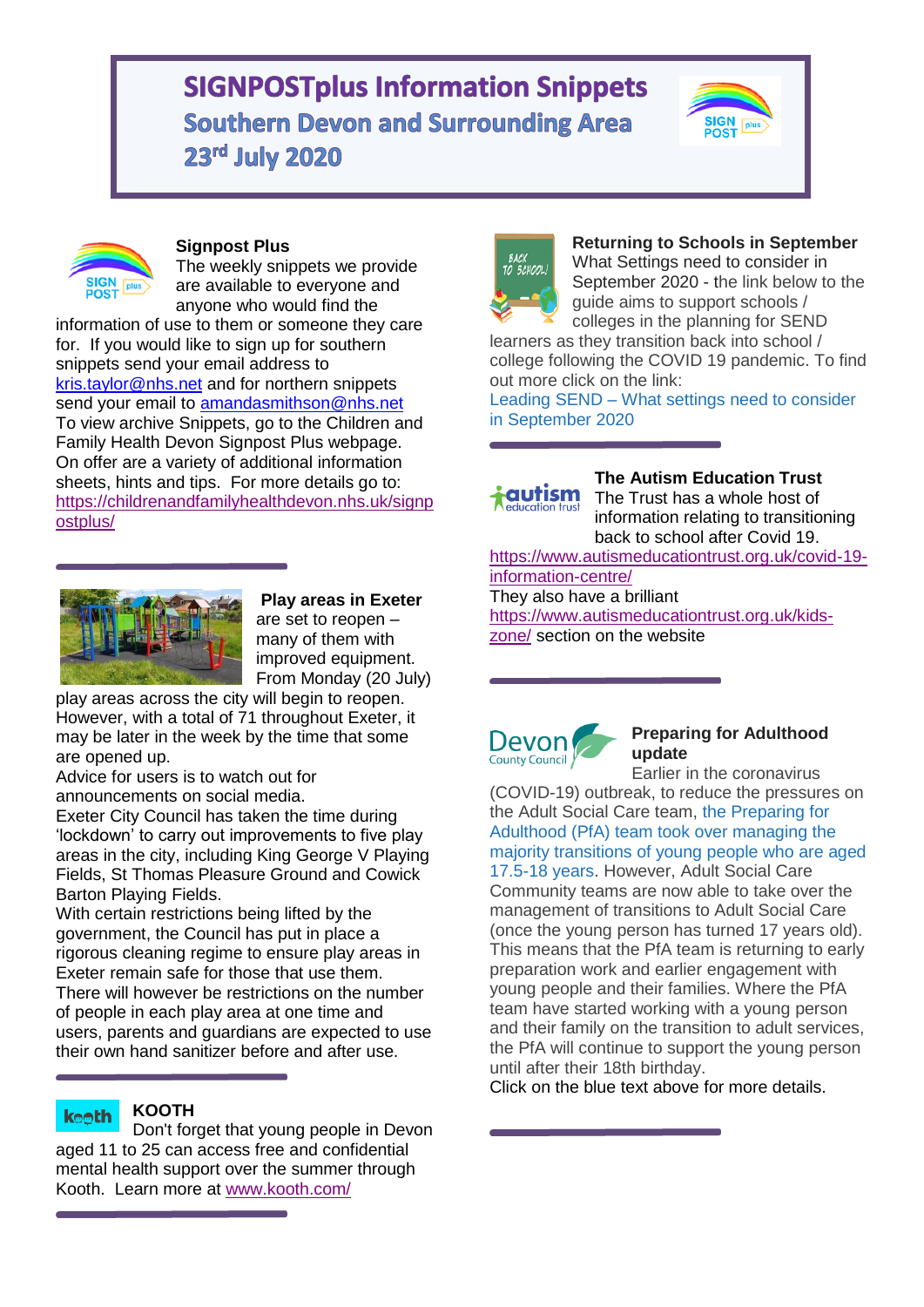

# **Communication and Interaction Team.**

Online training available from next term, this is an opportunity for staff to access training during these uncertain times. £40+vat per delegate each module.

### **Thursday, 1st October 2020**

ONLINE DELIVERY of 90-minute session Module 1: Understanding and Identifying SLCN This session will:

- provide an overview of SLCN and development
- Support planning and inclusive teaching for pupils with SLCN

• raise awareness of screening tools for SLCN and help staff to measure progress in language and communication

• increase understanding of the links between language and literacy.

#### **Thursday, 12th November 2020**

ONLINE DELIVERY of 90-minute session Module 2: High quality, universal provision This session will:

• Explore the research and best practice on how to design the learning environment, language learning opportunities and teacher talk to improve attainment and well-being

• Increase the use strategies for effective High-Quality Teaching

• Consider strategies for the teaching of oracy skills in the classroom

For further information contact:

[Paul.Lamanna@babcockinternational.com](mailto:Paul.Lamanna@babcockinternational.com)



#### **Free School meals extended over the summer holidays**

Children in England who are eligible for free school meals will receive a six-

week food voucher to cover the summer holiday period, following a campaign by Manchester United and England footballer Marcus Rashford. A spokesman for the prime minister announced that all children eligible for free school meals during term time in England will continue to be provided for through a 'COVID-19 Summer Food Fund'

If you are on a low income, you or your family may also be entitled to claim for free school meals. Click on the link for more details: [The](https://www.gov.uk/apply-free-school-meals)  [criteria for free school meals is on the](https://www.gov.uk/apply-free-school-meals)  [government's website](https://www.gov.uk/apply-free-school-meals)



#### **Get children reading this summer**

Enjoy 6 FREE issues of The Week Junior plus a £5 book voucher

As a celebration of the Summer

of Reading challenge, you can try 6 weeks of The Week Junior for free, terms and conditions apply. The Week Junior is a fun, fact-filled magazine for 8-14-year olds, it's delivered weekly and is filled with fascinating stories and information to help children make sense of the world. It explains the news and events in ways that children understand; immediate, colourful, exciting. Written to engage a young person's point of view, without spoon-feeding or patronising, every issue is packed with current affairs, animals, nature, science, books, sport, technology, films, recipes, puzzles and more.

For more details go to:

[https://theweekjunior.co.uk/sor-](https://theweekjunior.co.uk/sor-specialoffer?channel=social1&utm_source=facebook.com&utm_medium=social&utm_campaign=sor_acquisition_03lalpur_summer&fbclid=IwAR3Ej1O8c6_utjU1T1C4xwPwY1gWIz9H5KkJHrFnaWLQlE9_Gl_4tLtx3Oc)

[specialoffer?channel=social1&utm\\_source=faceb](https://theweekjunior.co.uk/sor-specialoffer?channel=social1&utm_source=facebook.com&utm_medium=social&utm_campaign=sor_acquisition_03lalpur_summer&fbclid=IwAR3Ej1O8c6_utjU1T1C4xwPwY1gWIz9H5KkJHrFnaWLQlE9_Gl_4tLtx3Oc) [ook.com&utm\\_medium=social&utm\\_campaign=s](https://theweekjunior.co.uk/sor-specialoffer?channel=social1&utm_source=facebook.com&utm_medium=social&utm_campaign=sor_acquisition_03lalpur_summer&fbclid=IwAR3Ej1O8c6_utjU1T1C4xwPwY1gWIz9H5KkJHrFnaWLQlE9_Gl_4tLtx3Oc) [or\\_acquisition\\_03lalpur\\_summer&fbclid=IwAR3Ej](https://theweekjunior.co.uk/sor-specialoffer?channel=social1&utm_source=facebook.com&utm_medium=social&utm_campaign=sor_acquisition_03lalpur_summer&fbclid=IwAR3Ej1O8c6_utjU1T1C4xwPwY1gWIz9H5KkJHrFnaWLQlE9_Gl_4tLtx3Oc) [1O8c6\\_utjU1T1C4xwPwY1gWIz9H5KkJHrFnaW](https://theweekjunior.co.uk/sor-specialoffer?channel=social1&utm_source=facebook.com&utm_medium=social&utm_campaign=sor_acquisition_03lalpur_summer&fbclid=IwAR3Ej1O8c6_utjU1T1C4xwPwY1gWIz9H5KkJHrFnaWLQlE9_Gl_4tLtx3Oc) LQIE9\_GI\_4tLtx3Oc



#### **Face Coverings**

Wearing a face covering in shops and supermarkets in England is to become mandatory from Friday 24<sup>th</sup> July 2020. Find out more:

<http://ow.ly/G15q50AyIxd>



#### **SEN Magazine**

To read the latest edition of SEN magazine click on the link below:

[https://senmagazine.co.uk/content/education/post](https://senmagazine.co.uk/content/education/post-16-18/11627/preparation-for-adulthood-support-send-pupils-for-their-futures/?fbclid=IwAR3Kjbib9aIUjISCBXtKOSUvy9yB02j3Me_3blw1NRrgCddJtLjB-XUXoiA) [-16-18/11627/preparation-for-adulthood-support](https://senmagazine.co.uk/content/education/post-16-18/11627/preparation-for-adulthood-support-send-pupils-for-their-futures/?fbclid=IwAR3Kjbib9aIUjISCBXtKOSUvy9yB02j3Me_3blw1NRrgCddJtLjB-XUXoiA)[send-pupils-for-their-](https://senmagazine.co.uk/content/education/post-16-18/11627/preparation-for-adulthood-support-send-pupils-for-their-futures/?fbclid=IwAR3Kjbib9aIUjISCBXtKOSUvy9yB02j3Me_3blw1NRrgCddJtLjB-XUXoiA)

[futures/?fbclid=IwAR3Kjbib9aIUjISCBXtKOSUvy9](https://senmagazine.co.uk/content/education/post-16-18/11627/preparation-for-adulthood-support-send-pupils-for-their-futures/?fbclid=IwAR3Kjbib9aIUjISCBXtKOSUvy9yB02j3Me_3blw1NRrgCddJtLjB-XUXoiA) [yB02j3Me\\_3blw1NRrgCddJtLjB-XUXoiA](https://senmagazine.co.uk/content/education/post-16-18/11627/preparation-for-adulthood-support-send-pupils-for-their-futures/?fbclid=IwAR3Kjbib9aIUjISCBXtKOSUvy9yB02j3Me_3blw1NRrgCddJtLjB-XUXoiA)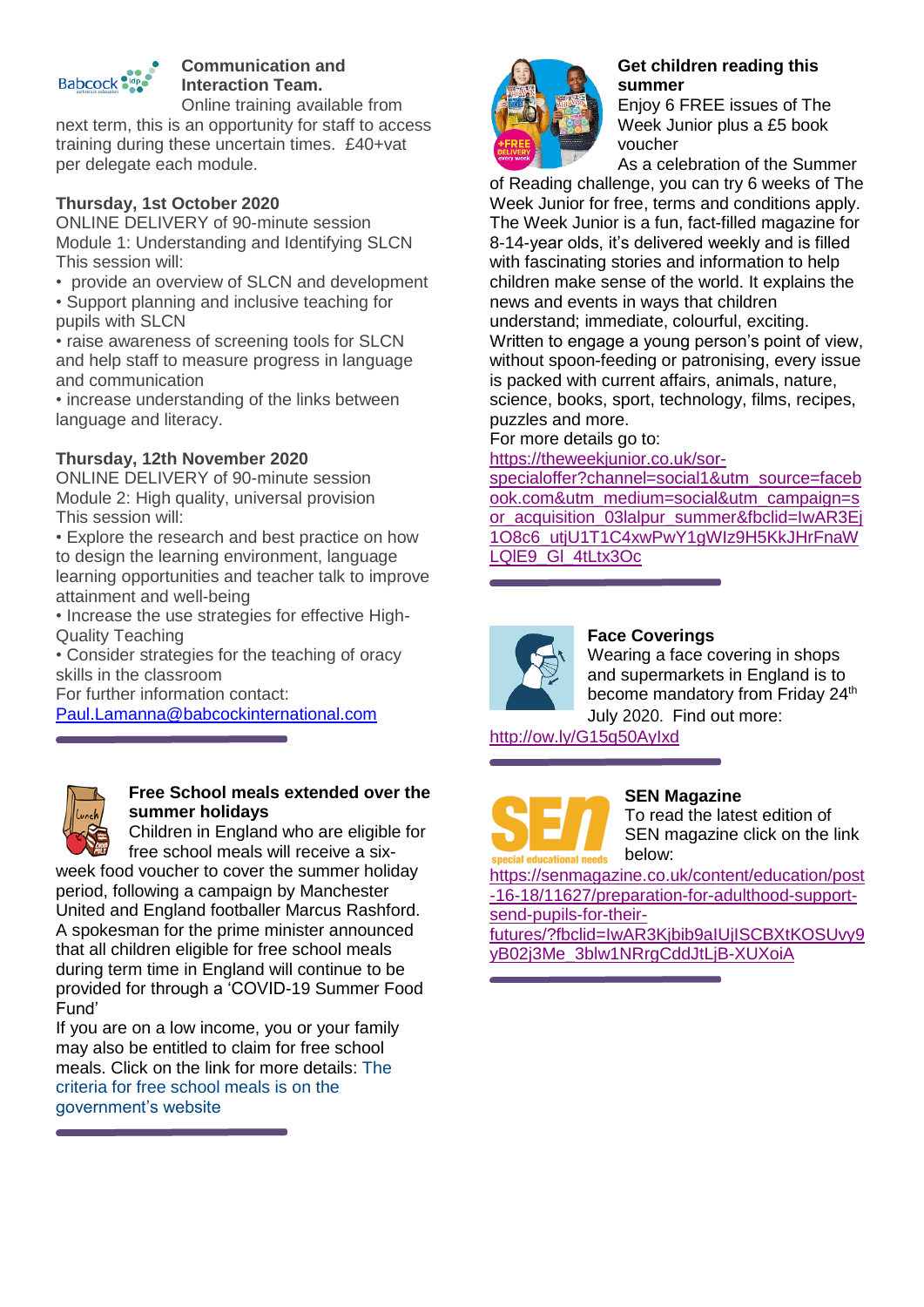



**Balancing Screen time**

Creating a balanced

digital diet with screen time tips. Find simple tips to help children develop healthy online habits and a good digital diet to help them thrive on and offline. For more details go to: [https://www.internetmatters.org/resources/creatin](https://www.internetmatters.org/resources/creating-a-balanced-digital-diet-with-screen-time-tips/?utm_source=ss_facebook&utm_medium=social&utm_campaign=alwayson_Jul_screentimeA&fbclid=IwAR2kQHg8kpIM_GqS-V1-hBDF1zC-Dg0xkQf5dbf3625q3IO1vxQM-Fu4NYs) [g-a-balanced-digital-diet-with-screen-time](https://www.internetmatters.org/resources/creating-a-balanced-digital-diet-with-screen-time-tips/?utm_source=ss_facebook&utm_medium=social&utm_campaign=alwayson_Jul_screentimeA&fbclid=IwAR2kQHg8kpIM_GqS-V1-hBDF1zC-Dg0xkQf5dbf3625q3IO1vxQM-Fu4NYs)[tips/?utm\\_source=ss\\_facebook&utm\\_medium=so](https://www.internetmatters.org/resources/creating-a-balanced-digital-diet-with-screen-time-tips/?utm_source=ss_facebook&utm_medium=social&utm_campaign=alwayson_Jul_screentimeA&fbclid=IwAR2kQHg8kpIM_GqS-V1-hBDF1zC-Dg0xkQf5dbf3625q3IO1vxQM-Fu4NYs) [cial&utm\\_campaign=alwayson\\_Jul\\_screentimeA&](https://www.internetmatters.org/resources/creating-a-balanced-digital-diet-with-screen-time-tips/?utm_source=ss_facebook&utm_medium=social&utm_campaign=alwayson_Jul_screentimeA&fbclid=IwAR2kQHg8kpIM_GqS-V1-hBDF1zC-Dg0xkQf5dbf3625q3IO1vxQM-Fu4NYs) [fbclid=IwAR2kQHg8kpIM\\_GqS-V1-hBDF1zC-](https://www.internetmatters.org/resources/creating-a-balanced-digital-diet-with-screen-time-tips/?utm_source=ss_facebook&utm_medium=social&utm_campaign=alwayson_Jul_screentimeA&fbclid=IwAR2kQHg8kpIM_GqS-V1-hBDF1zC-Dg0xkQf5dbf3625q3IO1vxQM-Fu4NYs)[Dg0xkQf5dbf3625q3IO1vxQM-Fu4NYs](https://www.internetmatters.org/resources/creating-a-balanced-digital-diet-with-screen-time-tips/?utm_source=ss_facebook&utm_medium=social&utm_campaign=alwayson_Jul_screentimeA&fbclid=IwAR2kQHg8kpIM_GqS-V1-hBDF1zC-Dg0xkQf5dbf3625q3IO1vxQM-Fu4NYs)



**Life works - Holiday Bubble Programme** Please see attached

information from Lifeworks regarding their Bubble programme, **full details are listed in the attached poster.**



#### **Locality Summer Holiday provision** Sadly this year there are less

settings available due to the

uncertainty of the COVID 19 situation. With that in mind please see the attached spread sheet with information relating to summer holiday provision in various areas throughout Devon. **Please see attached**



# **Family Fund**

Does your child go through clothes quickly? Or is their clothing frequently damaged? Family Fund work with Park to provide clothing grants if a

child or young person has additional clothing needs.

You can find out more here: <https://www.familyfund.org.uk/clothing>



#### **Contact - For families with disabled children**

Free workshops for parents with disabled children are now virtual –

book your place today! Topics include:

 $\textcircled{}$  Money matters – for parents of children with additional needs

 Encouraging positive behaviour in young children

**♦ Wellbeing for parents of children with** additional needs

**♦ Helping your child sleep** 

**♦ Support for speech and language issues in** young children

To book a place click on the link:

<http://ow.ly/moKI50AuIo4>



To view archive Snippets, go to the Children and Family Health Devon Signpost Plus webpage. On offer

are a variety of additional information sheets, hints and tips. For more details go to:

[https://childrenandfamilyhealthdevon.nhs.uk/signp](https://childrenandfamilyhealthdevon.nhs.uk/signpostplus/) [ostplus/](https://childrenandfamilyhealthdevon.nhs.uk/signpostplus/)

# **Useful Emergency Contact Numbers:**

NHS Helpline: **111** Use **999** if a medical emergency.

Multi Agency Safeguarding Hub, if you are concerned about your own safety or that of a child or young person: **0345 155 1071**  National Domestic Abuse Helpline (Devon): **0808 2000 247** (24 hours) Use **999** if you are in immediate danger.

YoungMinds Crisis Messenger, for free 24/7 support across the UK if you are a young person experiencing a mental health crisis. If you need urgent help **text YM to 85258**

Samaritans (24 hours): **116 123**

Citizens Advice Bureau National Helpline: **03444 111 444**

**Find us on Facebook…..like the SIGNPOSTplus page for regular updates on** all things related to children with additional **needs. An archive of recent snippets can be found at the [SIGNPOST plus page](https://childrenandfamilyhealthdevon.nhs.uk/signpostplus/) on the Children and Family Health Devon website**